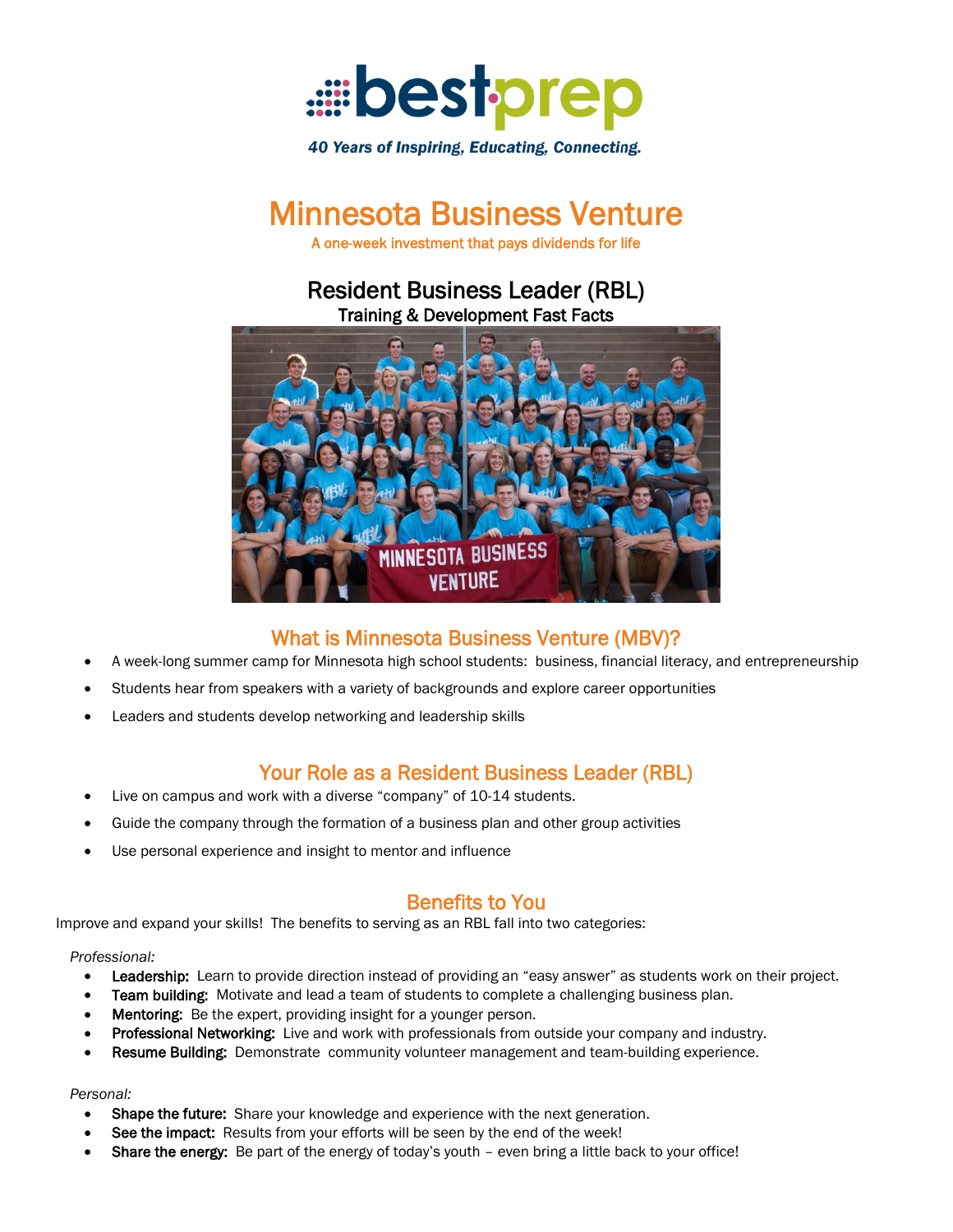### What Can You Expect?

- A fun and fast-paced week, working towards aggressive deadline that seems difficult to meet while coaching students to complete the task.
- Share experiences with students who want to learn about business, as well as their own futures.
- Fast-paced days that give rewards like never before!

### Are You Qualified?

A desire to share business and work experiences with high school students is the only qualification.

- Prior experience working with the age group is helpful, but not essential.
- A half-day workshop is provided on June 20, 1-5 at the BestPrep office in Brooklyn Park.

Other qualities include

- A baseline ability to be organized
- Enthusiasm for work and business
- Strong communication skills
- Desire to work with students from diverse backgrounds
- Ability to be an exemplary role model
- Some experience within your company or field.

## Now that you are interested, what to do next?

- 1. Speak with your supervisor to inform them of your interest in Minnesota Business Venture. If interested, MBV can arrange a no obligation conversation with a past RBL to find out more.
- 2. Discuss with your supervisor who to contact to make decisions on the room, board and MBV program expense whether that is your HR, Communications or Community Interest department.
- 3. Sign up online here: [http://bestprep.org/rblregistration/,](http://bestprep.org/rblregistration/) or contact BestPrep at 763-233-6325 or [mbv@bestprep.org](mailto:mbv@bestprep.org) to receive a paper application or to ask any additional questions.

#### Details

RBLs are housed in upperclass student housing, with a private bedroom and shared bath. The days start with an 8:00 a.m. meeting, and often last into the evening. Room, board and the MBV program expense of \$600 is the responsibility of the employer or the RBL. Scholarships may be available for RBLs whose employer is a non-profit (or a smaller company) and will not sponsor the payment.

#### RBL Workshop: June 20, 1:00-5:00 at the BestPrep office in Brooklyn Park. Session 1: July 8-14, 2017 at St. Cloud State University, St. Cloud, MN Session 2: July 22-28, 2017 at St. John's University, Collegeville, MN \*RBLs arrive one day early (mid-day) for training with the student staff

For more information, a registration form, or if you have questions for a past RBL, please contact:

#### BestPrep's Minnesota Business Venture

7100 Northland Circle North, Suite 120 Brooklyn Park, MN 55428 763-233-6325 www.bestprep.org mbv@bestprep.org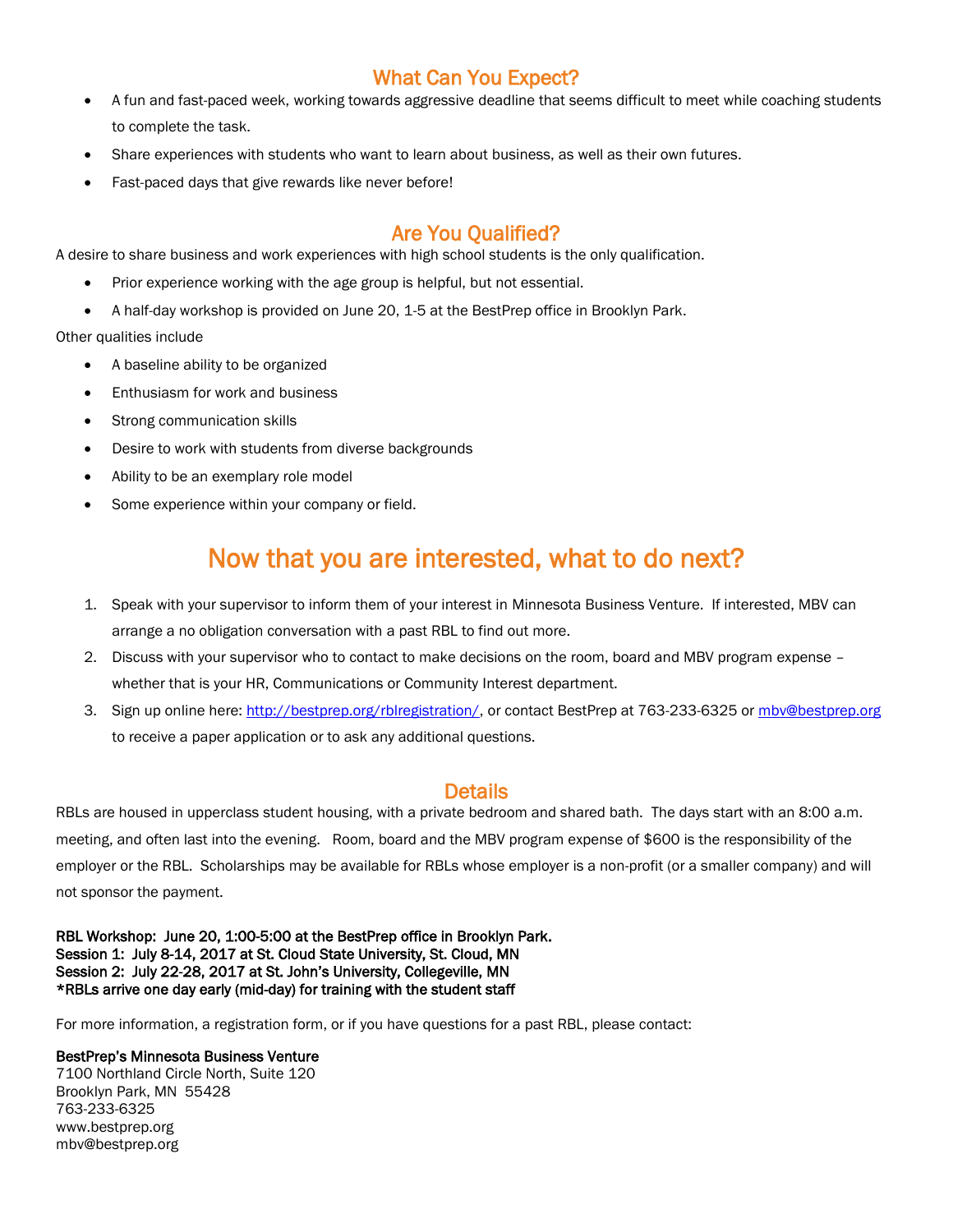## Leadership Training & Development BestPrep's Minnesota Business Venture

## Resident Business Leader (RBL)

#### Program Detail:

The RBL experience mimics the scenarios you may face on a daily basis as a manager. Today's dynamically changing environment of mindsets and skill sets requires managers to unleash the talent and capability of their employees to achieve their highest priorities and potential. Attend approximately 40 hours of classroom time throughout the week, leading a small group and listening to speakers cover business topics such as marketing, finance, motivation, branding and money management.

Being an RBL helps develop:

- □ Leadership, team-building, management and organizational skills
- □ Coaching / Mentoring skills
- $\Box$  Confidence through testing soft skills in an environment other than the office
- $\Box$  Business acumen (seeing business from concept inception to pitching business proposal)
- □ Creating a respectful workplace
- Facilitating effective group meetings and working sessions
- $\Box$  Communicating in a constructive, proactive manner
- $\Box$  Presentation skills (by teaching students and viewing numerous types of presentations)

Additional benefits include:

- □ Being able to network with other business professionals from throughout Minnesota
- $\Box$  Having the opportunity to positively impact the next generation of future associates by mentoring, facilitating and leading a group of students

#### Time and Expense Commitment:

One half-day workshop on June 20, 1:00-5:00 at BestPrep's office in Brooklyn Park. A full week away from the office at Minnesota Business Venture (with very limited time for work). The 2017 dates are July 8-14 or July 22-28 in St. Cloud, MN. The cost of \$600 per RBL includes training, room and board. (Space is limited to 15 each week.)

#### Audience:

MBV is a leadership and managerial opportunity. Anyone serving in the RBL role needs to be comfortable interacting with today's youth and working professionals. They will need to be patient, strong and confident. A supervisor can expect the associate to report back on their experience, including the skills they have learned, personal takeaways and general comments about their MBV RBL experience.

Sign up online: <http://bestprep.org/rblregistration/>

#### For more information:

BestPrep's Minnesota Business Venture 7100 Northland Circle North, Suite 120 Brooklyn Park, MN 55428 763-233-6325 mbv@bestprep.org [www.bestprep.org](http://www.bestprep.org/)

*"The biggest thing I learned was people management. MBV gave me the opportunity to manage others which I haven't had the chance to do at my full time job yet. I also learned a lot from the various speakers for the week (entrepreneurship, self-image, etc.)" ~Cale Nelson, Travelers, Past RBL*

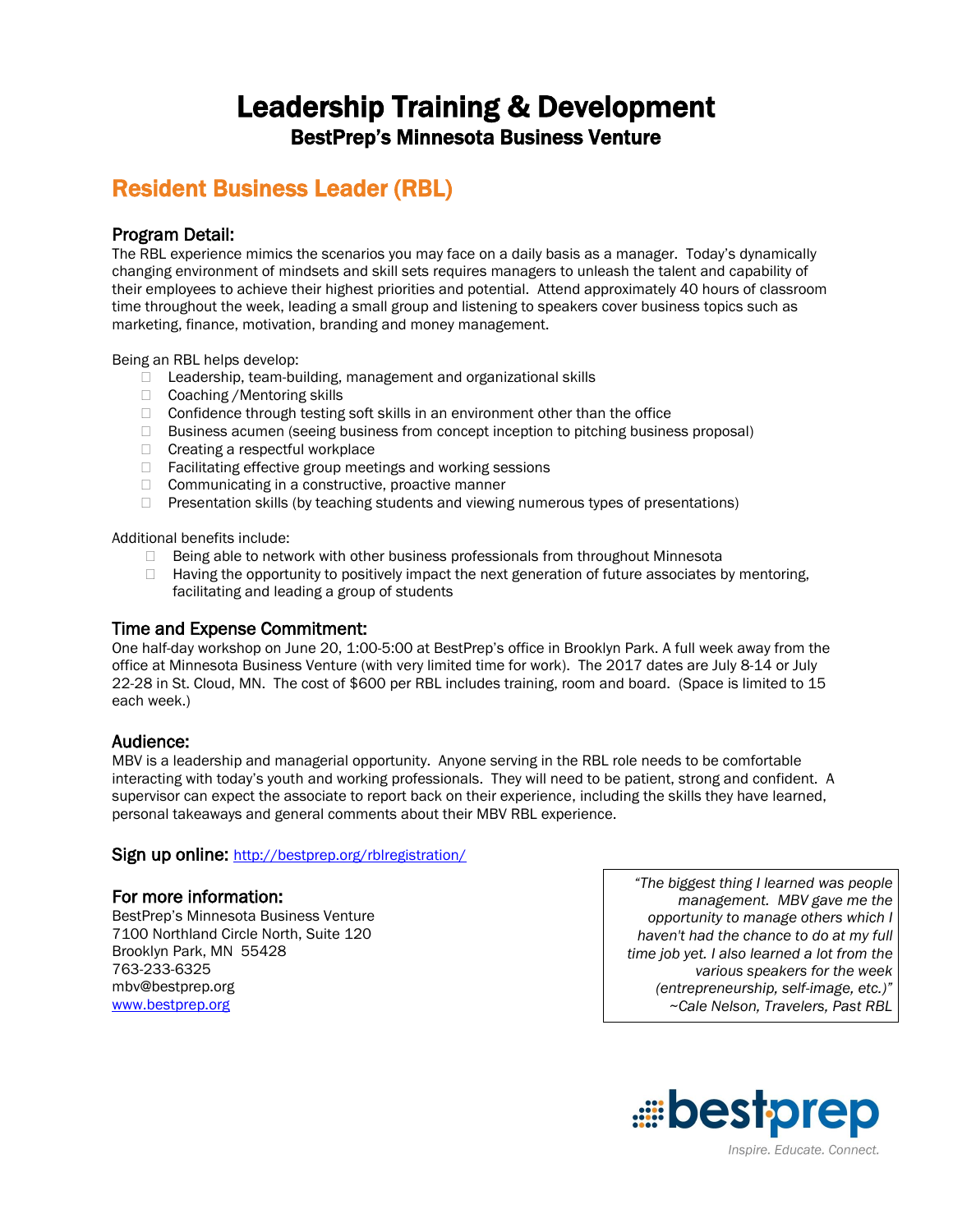## Minnesota Business Venture

## Resident Business Leader (RBL)

Training & Development Feedback/Evaluation

This document is designed to be a tool you can use when discussing your experience with your supervisor. It's important to share what you learned with the people that supported your Minnesota Business Venture (MBV) experience. That way they know what you did, how you've grown and what being at MBV is really all about.

Every organization and supervisor is different. Sometimes you may be able to share your experience with your supervisor over a cup of coffee, while in other cases it may be expected that you prepare written documentation that becomes part of your "development history". Talk to your supervisor or other RBLs from your organization to determine the approach that is most appropriate. We've included a couple items below you can use as conversation starters to share the learning experience with your employer:

- Explain the role of the Resident Business Leader in your own words.
- What experiences as an RBL translate or relate to your responsibilities in your career? Think about the leadership, team-building, management, organizational skills, etc…
- Share some of the soft skills you gained/improved upon during the week.
- What was your biggest challenge coaching/mentoring a group and how did you handle it?
- What did you learn about yourself during the week?
- Were there any speakers from our business community that opened your eyes to new ideas, ways of doing business, creating/maintaining client relationships, etc? If so, who and how?
- Looking back, how did your expectations of the week at MBV match your experience as an RBL?

In an effort to continually improve the MBV program, we too would like to hear what you had to say about your learning experience. If you can, please send a copy or email of what you share to:

BestPrep's Minnesota Business Venture 7100 Northland Circle North, Suite 120 Brooklyn Park, MN 55428 763-233-6325 763-398-0391 *fax* mbv@bestprep.org